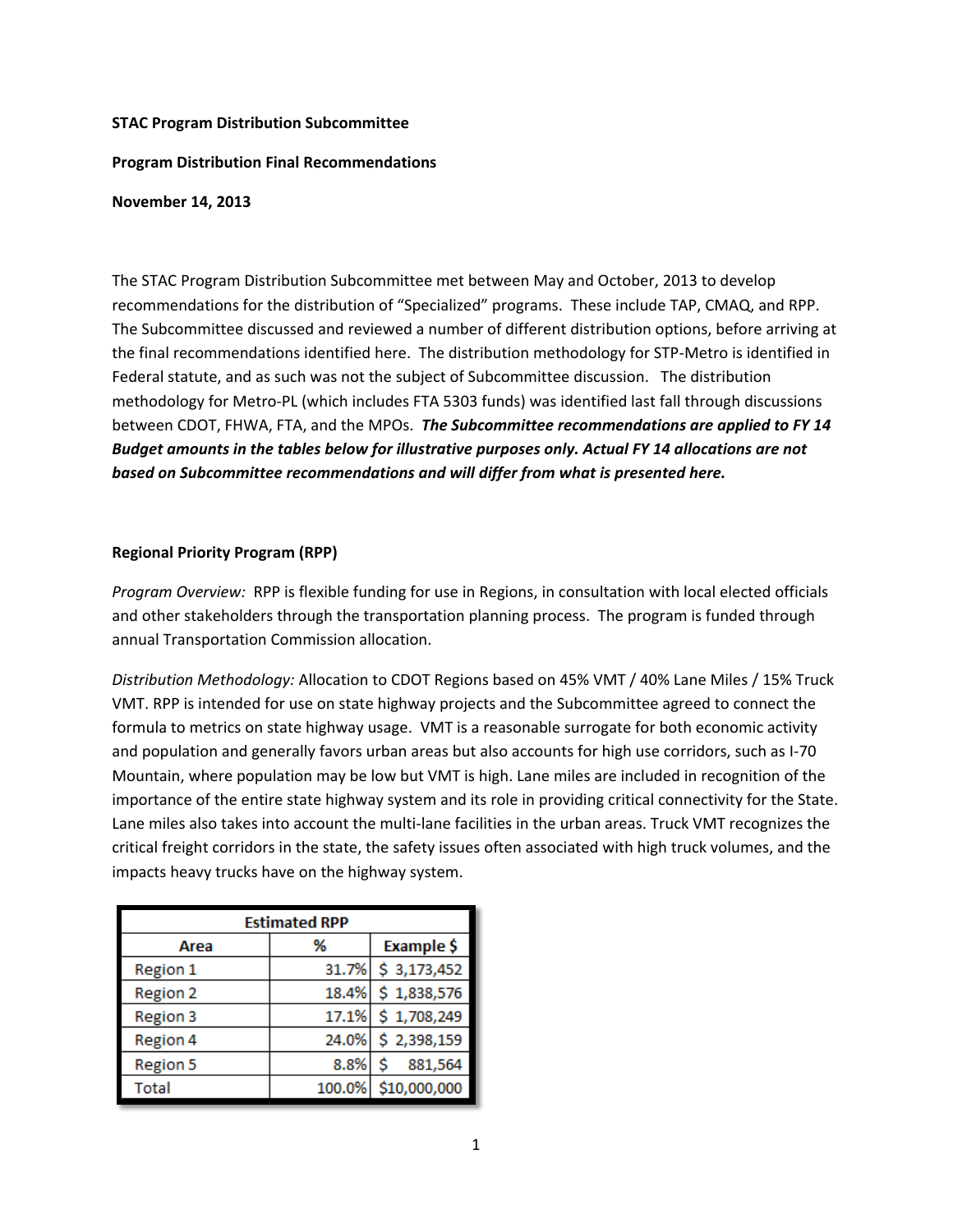# **Transportation Alternatives Program (TAP)**

*Program Overview:* TAP wraps pre-MAP-21 programs into a single, flexible funding for alternatives to traditional highway construction.

*Distribution Methodology:* Per federal statute, 50% of funds are flexible and can be spent anywhere in the State, and 50% of funds must be spent in areas on the basis of population. Transportation Management Area (TMA) MPOs receive a suballocation based on the share of the 50% population-based funds attributable to the population of the Urbanized Area (UZA) associated with each TMA. The remaining population-based funds are distributed to Regions on the basis of population. Flexible funds are distributed to Regions using 45% VMT / 40% Lane Miles / 15% Truck VMT. The Region allocation is a combination of flexible funds and population-based funds.

| <b>Estimated TAP</b> |        |                    |            |                  |           |  |
|----------------------|--------|--------------------|------------|------------------|-----------|--|
| Area                 | %      | Example \$ (Total) |            | Example \$ (Fed) |           |  |
| <b>Region 1</b>      | 40.8%  | \$                 | 4,776,693  | \$               | 3,821,355 |  |
| <b>DRCOG</b>         | 23.6%  | \$                 | 2,765,936  | \$               | 2,212,749 |  |
| Region               | 17.2%  | \$                 | 2,010,757  | \$               | 1,608,606 |  |
| <b>Region 2</b>      | 18.7%  | \$                 | 2,193,885  | \$               | 1,755,108 |  |
| <b>PPACG</b>         | 5.6%   | \$                 | 651,709    | \$               | 521,367   |  |
| Region               | 13.2%  | \$                 | 1,542,176  | \$               | 1,233,740 |  |
| <b>Region 3</b>      | 13.1%  | \$                 | 1,529,320  | \$               | 1,223,456 |  |
| <b>Region 4</b>      | 21.5%  | \$                 | 2,521,409  | \$               | 2,017,128 |  |
| <b>NFR</b>           | 2.6%   | \$                 | 308,101    | \$               | 246,480   |  |
| Region               | 18.9%  | \$                 | 2,213,309  | \$               | 1,770,647 |  |
| <b>Region 5</b>      | 5.9%   | \$                 | 696,676    | \$               | 557,340   |  |
| Total                | 100.0% | \$                 | 11,717,983 | \$               | 9,374,386 |  |

# **Congestion Mitigation and Air Quality Improvement Program (CMAQ)**

*Program Overview:* CMAQ is flexible funding source for transportation projects and programs to help meet the requirements of the Clean Air Act. Funding is available to reduce congestion and improve air quality for nonattainment and maintenance areas.

*Distribution Methodology:* For suballocated funds, funds are allocated 80% to Ozone areas, 15% to CO areas, and 5% to PM-10 areas, consistent with past CMAQ distributions. PM-10 funds are divided evenly between urban recipients (DRCOG) and rural recipients (Canon City (Region 2), Aspen/Pitkin County (Region 3), Steamboat Springs/Routt County (Region 3), Telluride/Mountain Village (Region 5), Pagosa Springs (Region 5)). There is a minimum dollar base of \$200,000 (federal and local) for each rural PM-10 recipient. Ozone and CO funds are distributed on the basis of the population of air quality areas. The 80%/15%/5% weightings identified previously reflect both the number and size of air quality areas, but also reflects a desire to put more emphasis on Ozone areas, which are in non-attainment, as opposed to CO and PM-10 areas, which are in attainment.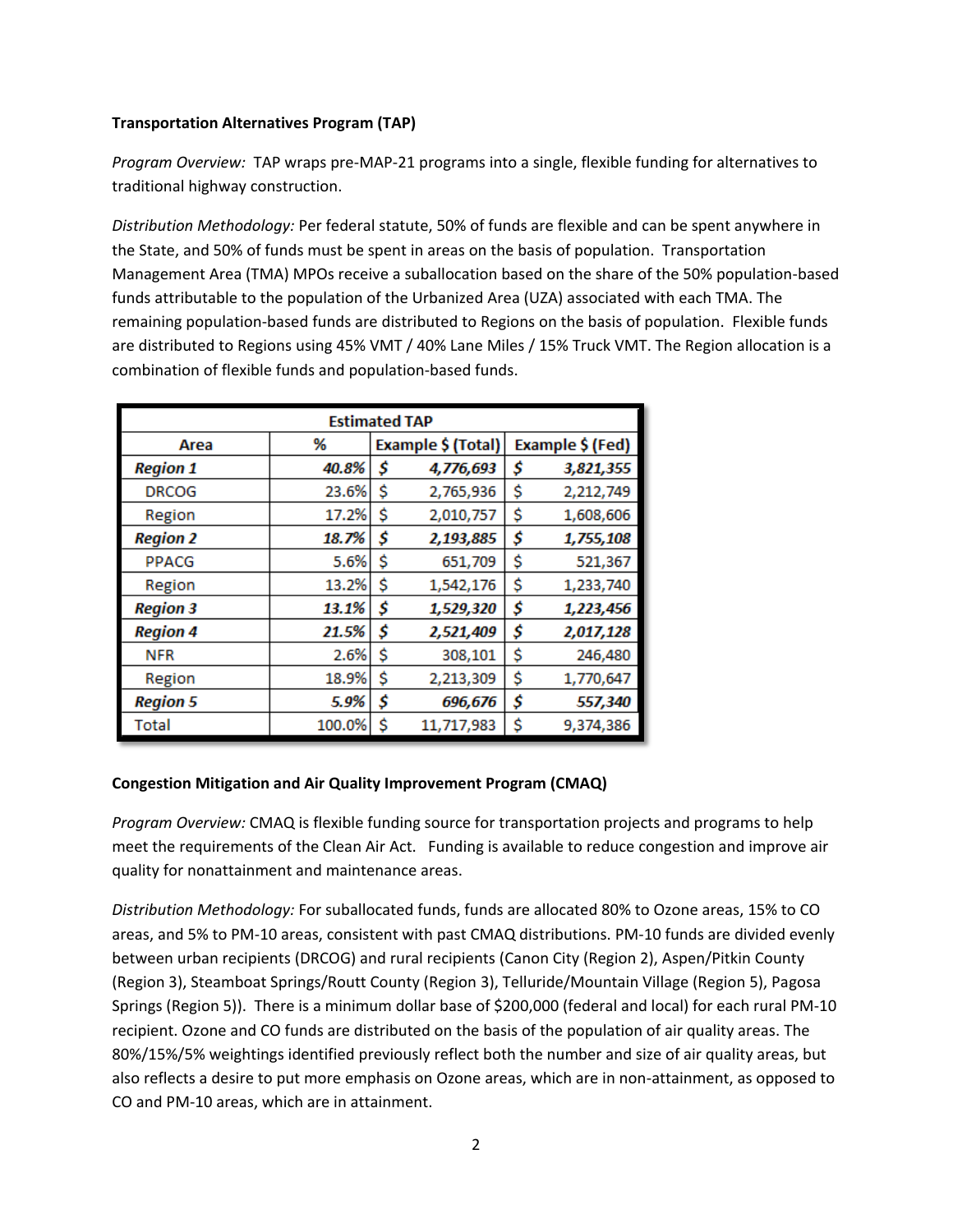| <b>Estimated CMAQ*</b>  |        |    |                    |    |                  |  |
|-------------------------|--------|----|--------------------|----|------------------|--|
| Area                    | %      |    | Example \$ (Total) |    | Example \$ (Fed) |  |
| <b>DRCOG</b>            | 81.9%  | \$ | 29,429,256         | \$ | 23,543,405       |  |
| <b>NFRMPO</b>           | 11.6%  | \$ | 4,170,361          | \$ | 3,336,288        |  |
| <b>PPACG</b>            | 2.5%   | \$ | 917,834            | \$ | 734,267          |  |
| Region 2 (PM-10)        | 0.5%   | \$ | 200,000            | \$ | 160,000          |  |
| <b>Region 3 (PM-10)</b> | 1.0%   | \$ | 400,000            | \$ | 320,000          |  |
| Region 4 (UFR)          | 1.5%   | \$ | 542,067            | \$ | 433,654          |  |
| Region 5 (PM-10)        | 1.0%   | \$ | 400,000            | \$ | 320,000          |  |
| Total                   | 100.0% | \$ | 36,059,517         | Ś  | 28,847,614       |  |

\*If minimum dollar bases are not met, percentages will adjust to meet base.

# **Surface Transportation – Metro (STP-Metro)**

*Program Overview:* Flexible funding source to fund transportation improvements in urban areas with populations greater than 200,000.

*Distribution Methodology:* Suballocation to Transportation Management Area (TMA) MPOs according to federal statute, based on the population of TMA Urbanized Areas (UZAs).

| <b>Estimated STP-Metro</b> |        |   |                    |                  |            |  |
|----------------------------|--------|---|--------------------|------------------|------------|--|
| Area                       | %      |   | Example \$ (Total) | Example \$ (Fed) |            |  |
| <b>DRCOG</b>               | 74.2%  | S | 35,348,741         |                  | 29,265,223 |  |
| <b>NFRMPO</b>              | 8.3%   | Ŝ | 3,937,534          |                  | 3,259,884  |  |
| <b>PPACG</b>               | 17.5%  |   | 8,328,860          |                  | 6,895,463  |  |
| Total                      | 100.0% |   | 47,615,135         |                  | 39,420,570 |  |

#### **Metropolitan Planning (Metro- PL)**

*Program Overview:* The purpose of Metropolitan Planning funds is to carry out federal requirements and provide for a continuing, comprehensive, and cooperative (3-C) metropolitan transportation planning process. Metropolitan Planning funds are made available to each MPO.

*Distribution Methodology:* Suballocation to MPOs according to federal statute. Suballocation methodology agreed to by FHWA, FTA, CDOT, and MPOs in fall 2012. Based on the population of MPO UZAs, with a minimum dollar base of \$330,000 (federal and local) for Grand Valley MPO, and \$350,000 for PACOG.